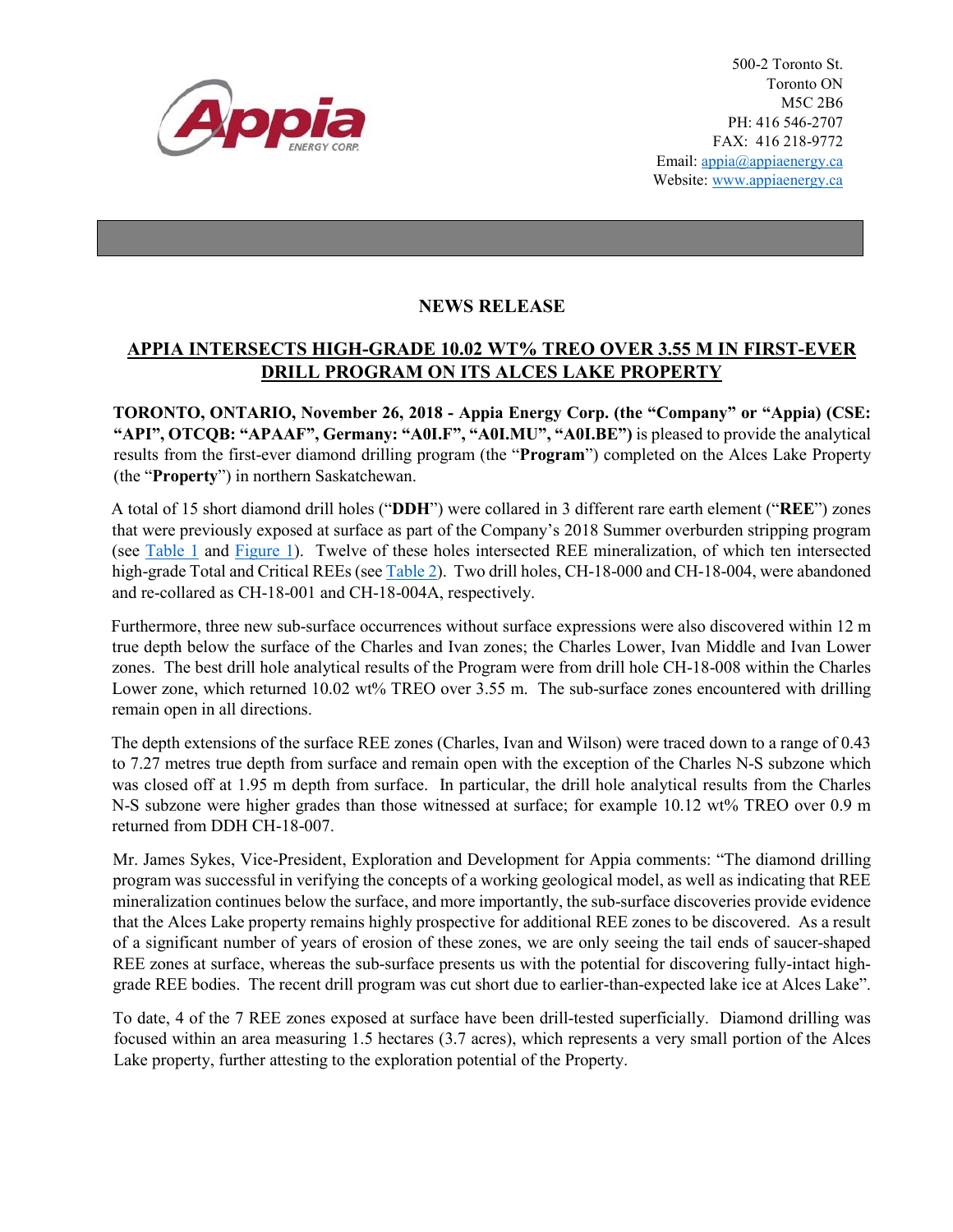Appia plans to continue diamond drill exploration on the Alces Lake property in 2019 with a 3,000 m program designed to continue defining and evaluating the currently known surface and sub-surface zones, as well as testing other high-priority target areas. The planned drilling program will be carried out concurrent with a detailed ground gravity survey exploring for subsurface REE zones, and additional overburden stripping and channel sampling of at least 9 other REE showings identified during the 2011, 2013 and 2017 exploration programs and 2 historic high-grade REE surface showings.

The Alces Lake Property encompasses some of the highest-grade total and critical REE mineralization in the world, hosted within seven surface showings that remain open at depth. Critical rare earth elements are defined here as those that are in short-supply and high-demand for use in permanent magnets and modern electronic applications (i.e: Neodymium (Nd), Praseodymium (Pr) and Dysprosium (Dy)). The Alces Lake project area is 14,334 hectares (35,420 acres) in size, and is 100% owned by Appia.

All sample results were provided by Saskatchewan Research Council's ("**SRC**") Geoanalytical Laboratory, an ISO/IEC 17025:2005 (CAN-P-4E) certified laboratory in Saskatoon, SK, for multi-element and REE analysis.

All analytical results reported herein have passed rigorous internal QAQC review and compilation. The technical content in this news release was reviewed and approved by Mr. Thomas Skimming, P.Eng, a Director of Appia, and a Qualified Person as defined by National Instrument 43-101.

*\*\*Note: The Alces Lake REE grades were compared with global REE deposit grades. The global REE deposit information was derived from publicly available information as of January 31, 2018, from individual company websites, SEDAR technical report filings, and the Technology Metals Research Advanced Rare Earth Projects Index [\(http://www.techmetalsresearch.com/metrics-indices/tmr-advanced-rare-earth-projects-index/\)](http://www.techmetalsresearch.com/metrics-indices/tmr-advanced-rare-earth-projects-index/).*

## **About Appia**

Appia is a Canadian publicly-traded company in the uranium and rare earth element sectors. The Company is currently focusing on delineating high-grade critical rare earth elements ("REE") and uranium on the Alces Lake property, as well as prospecting for high-grade uranium in the prolific Athabasca Basin on its Loranger, North Wollaston and Eastside, properties. The Company holds 100% of the surface rights to exploration over 63,980 hectares (158,098 acres) in Saskatchewan.

The Company also has NI 43-101 compliant Mineral Resources of 8.0 M lbs  $U<sub>3</sub>O<sub>8</sub>$  and 47.7 M lbs Total REE Indicated and 20.1 M lbs  $U_3O_8$  and 133.2 M lbs Total REE Inferred in the Teasdale Zone plus 27.6 M lbs  $U_3O_8$ Inferred in the Banana Lake Zone in the historic mining camp of Elliot Lake in Ontario (previously reported in the Company's news release dated August 14, 2013). The resources are largely unconstrained along strike and down dip. Mineral Resources are not Mineral Reserves and do not have demonstrated economic viability.

Appia's technical team is directed by James Sykes, who has had direct and indirect involvement with over 450 M lbs.  $U_3O_8$  being discovered in five deposits in the Athabasca Basin.

Appia currently has 58.4 million common shares outstanding, 76.6 million shares fully diluted.

*Cautionary Note Regarding Forward-Looking Statements*: *This News Release contains forward-looking statements which are typically preceded by, followed by or including the words "believes", "expects", "anticipates", "estimates", "intends", "plans" or similar expressions. Forward-looking statements are not guarantees of future performance as they involve risks, uncertainties and assumptions. We do not intend and do not assume any obligation to update these forward- looking statements and shareholders are cautioned not to put undue reliance on such statements.* 

*Neither the Canadian Securities Exchange nor its Market Regulator (as that term is defined in the policies of the CSE) accepts responsibility for the adequacy or accuracy of this release.*